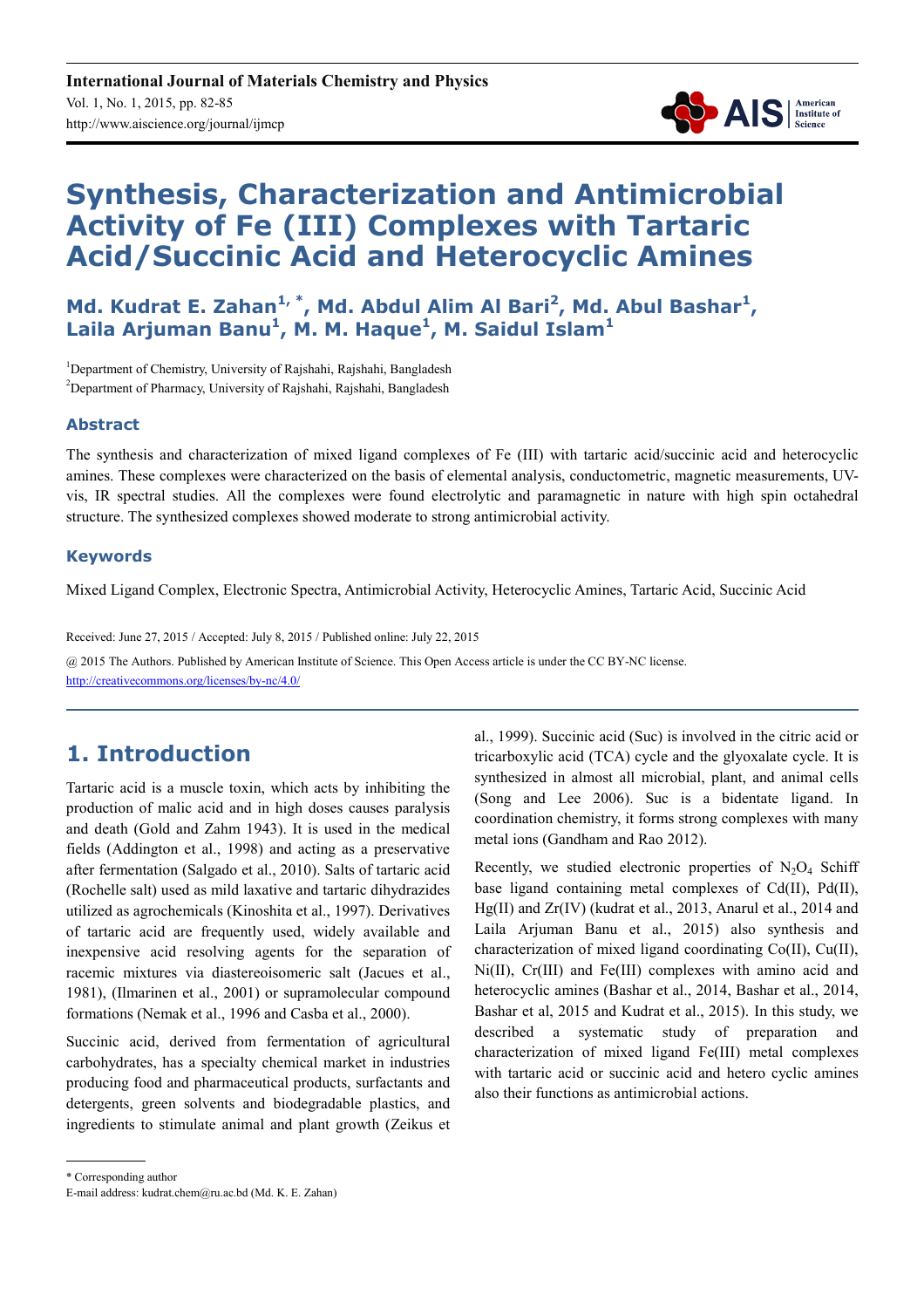### **2. Experimental**

### **2.1. Materials**

All chemicals were commercial products and were used as supplied. Melting points of all metal complexes were measured by an electro thermal melting point apparatus model no. AZ6512. The SHERWOOD SCIENTIFIC Magnetic Susceptibility Balance was used for magnetic moment measurements. Infrared spectra (KBr) were recorded in a SIMADZU FTIR- 8400 (Japan) spectrophotometer in the range  $4000 - 400$  cm<sup>-1</sup>.

#### **2.2. General Method for the Preparation of the Complexes**

General method for preparation of the Fe(III) complexes of  $[Fe(Tar)L<sub>4</sub>]Cl$  and  $[Fe(Succ)L<sub>4</sub>]Cl$ ; Where,  $L = Pyridine$ , Quinoline, and Iso-quinoline and 2-Picoline, Tar=Tartaric acid and Succ = Succinic acid.

An ethanolic solution of Fe(III) chloride (1 m mole) and deprotonated tartaric acid (1 m mole) or succinic acid (1 m mol ) were mixed with constant stirring but no precipitate was observed. Then 25 ml of an ethanolic solution of L (4 m mole) was added to the resulting mixture and heat on a magnetic regulator hot plate with constant stirring. The volume of the solution was reduced to one half and allowed to cool. The precipitate formed and were filtered, washed several times with ethanol and then dried in a desiccator over anhydrous CaCl<sub>2</sub>.

### **3. Results and Discussion**

All the complexes are stable at room temperature. The Fe(III) complexes are insoluble in common organic solvents but are soluble in DMSO, DMF and CHCl<sub>3</sub>.

#### **3.1. Elemental Analysis and Conductivity Measurement**

The molar conductance of  $10^{-3}M$  solution of the complexes in DMF was measured at 28°C. The molar conductance values are in the range 132.55 to 166.30  $\Omega^{-1}$  cm<sup>2</sup> mole<sup>-1</sup> (Table 1). The molar conductance values (Table 1) indicate that the compounds are 1:1 electrolytic in nature. Some physical and chemical properties are shown in table 1. The obtained elemental data were in good agreement with the calculated value (Table 2).

**Table 1.** Physical properties of Fe(III) complexes.

| <b>Complexes</b>               | Colour       | Melting point or decomposition<br>temperature $(\pm 5^{\circ}C)$ | <b>Molar conductance</b><br>$(ohm-1 cm2 mol-1)$ | $\mu_{\rm eff}$ (B.M.) |
|--------------------------------|--------------|------------------------------------------------------------------|-------------------------------------------------|------------------------|
| [Fe(Tar)(Py) <sub>4</sub> ]Cl  | Chocolate    | 284                                                              | 142.05                                          | 5.58                   |
| [Fe(Tar)(Q) <sub>4</sub> ]Cl   | Grey         | 178                                                              | 164.86                                          | 5.78                   |
| [Fe(Tar)(IQ) <sub>4</sub> ]Cl  | Redish brown | 212                                                              | 136.60                                          | 5.92                   |
| $[Fe(Tar)(2-Pic)4]Cl$          | Brown        | 265                                                              | 128.24                                          | 5.75                   |
| [Fe(Succ)(Py) <sub>4</sub> ]Cl | Ash          | 186                                                              | 166.30                                          | 5.81                   |
| [Fe(Succ)(Q) <sub>4</sub> ]Cl  | Green        | 230                                                              | 155.95                                          | 5.88                   |
| [Fe(Succ)(IQ) <sub>4</sub> ]Cl | Grey         | 235                                                              | 132.55                                          | 5.99                   |
| $[Fe(Succ)(2-Pic)4]Cl$         | Light Brown  | 248                                                              | 147.52                                          | 5.97                   |

Where Py = Pyridine, Q= Quinoline, IQ= Iso-quinoline, 2-Pic= 2-Picoline, Tar=Tartaric acid and Succ = Succinic acid

| <b>Complexes</b>               | <b>Molecular Weight</b> |        | Metal % | Carbon % |       | Hydrogen % |      | Nitrogen % |       |       |
|--------------------------------|-------------------------|--------|---------|----------|-------|------------|------|------------|-------|-------|
|                                | Cal                     | Found  | Cal     | Found    | Cal   | Found      | Cal  | Found      | Cal   | Found |
| [Fe(Tar)(Py) <sub>4</sub> ]Cl  | 555.78                  | 555.86 | 10.05   | 10.11    | 51.87 | 51.92      | 4.35 | 4.41       | 10.08 | 10.18 |
| [Fe(Tar)(Q) <sub>4</sub> ]Cl   | 756.02                  | 756.12 | 7.39    | 7.44     | 63.55 | 63.68      | 4.27 | 4.33       | 7.41  | 7.43  |
| [Fe(Tar)(IQ) <sub>4</sub> ]Cl  | 756.02                  | 756.09 | 7.39    | 7.52     | 63.55 | 63.58      | 4.27 | 4.32       | 7.41  | 7.50  |
| $[Fe(Tar)(2-Pic)4]Cl$          | 611.89                  | 611.93 | 9.13    | 9.21     | 54.96 | 54.97      | 5.27 | 5.29       | 9.16  | 9.27  |
| [Fe(Succ)(Py) <sub>4</sub> ]Cl | 523.78                  | 523.88 | 10.66   | 10.76    | 55.04 | 55.15      | 4.62 | 4.74       | 10.70 | 10.80 |
| [Fe(Succ)(Q) <sub>4</sub> ]Cl  | 724.02                  | 724.17 | 7.72    | 7.83     | 66.36 | 66.49      | 4.46 | 4.55       | 7.74  | 7.79  |
| [Fe(Succ)(IQ) <sub>4</sub> ]Cl | 724.02                  | 724.14 | 7.72    | 7.85     | 66.36 | 66.46      | 4.46 | 4.53       | 7.74  | 7.84  |
| $[Fe(Succ)(2-Pic)4]Cl$         | 579.89                  | 579.94 | 9.63    | 9.71     | 58.00 | 58.22      | 5.56 | 5.64       | 9.66  | 9.81  |

Where Py = Pyridine, Q = Quinoline, IQ = Iso-quinoline, 2-Pic = 2-Picoline, Tar=Tartaric acid and Succ = Succinic acid.

#### **3.2. IR Spectral Studies**

The IR spectrum of the complexes showed characteristic bands at around  $1466 \text{ cm}^{-1}$ ,  $2910 \text{ cm}^{-1}$ ,  $1615 \text{ cm}^{-1}$ ,  $1303 \text{ cm}^{-1}$ , 552 cm<sup>-1</sup>, and 486 cm<sup>-1</sup> corresponding to the  $v(C=N)$ ,  $v(CH)$ , ν(C=O) ν(C-O) ν(M-O) ν(M-N) stretching frequencies,

respectively (Table 3). The ligand Tartaric acid co-ordinates to the Fe(III) ion through the carboxylic acid group as the ν(M-O) and ν(C-O) bands of the complex present in IR spectra. The free hetero amine ligand shows  $v(C=N)$  band at 1815 cm<sup>-1</sup>. The lowering of the stretching frequency suggested that the heterocyclic amine bonded to metal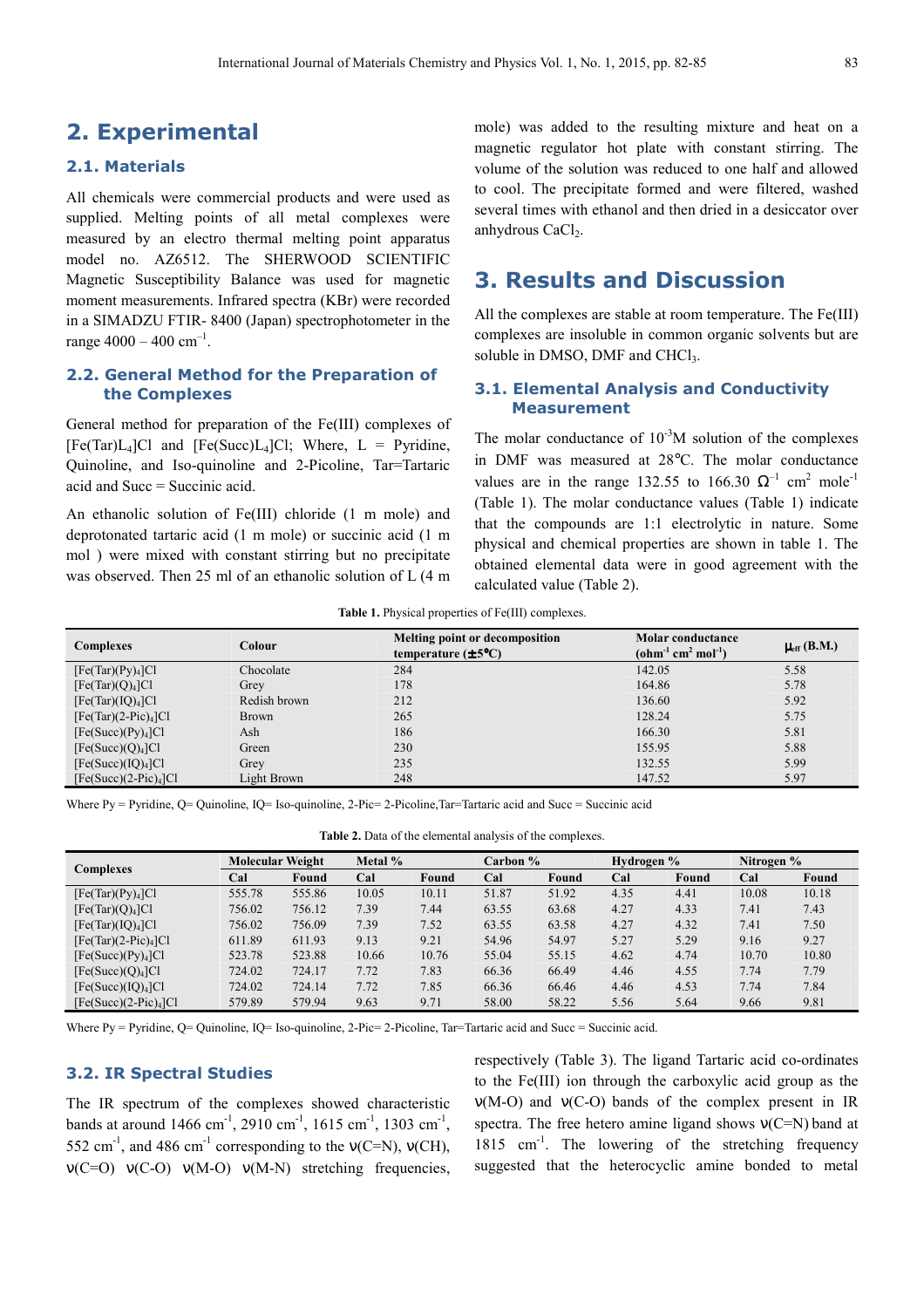through the nitrogen atom. The bands of the complexes at 412 cm<sup>-1</sup> is undoubtedly to the  $(M - N)$  modes. In case of first four complexes, the presence of IR band at 3400 cm-1

indicated that the OH group did not make bond to the metal ion.

| Complexes                      | $v(C=N)$ cm <sup>-1</sup> | $v(C-H)$ cm <sup>-1</sup> | $v(C=O)$ cm <sup>-1</sup> | $v(C-O)$ cm <sup>-1</sup> | $v(M-O)$ cm <sup>-1</sup> | $v(M-N)$ cm <sup>-1</sup> |
|--------------------------------|---------------------------|---------------------------|---------------------------|---------------------------|---------------------------|---------------------------|
| [Fe(Tar)(Py) <sub>4</sub> ]Cl  | 1466                      | 2910                      | 1615                      | 1303                      | 552                       | 486                       |
| [Fe(Tar)(Q) <sub>4</sub> ]Cl   | 1532                      | 2912                      | 1608                      | 1364                      | 509                       | 492                       |
| [Fe(Tar)(IQ) <sub>4</sub> ]Cl  | 1408                      | 2893                      | 1567                      | 1289                      | 521                       | 521                       |
| $[Fe(Tar)(2-Pic)4]Cl$          | 1543                      | 2870                      | 1669                      | 1337                      | 520                       | 520                       |
| [Fe(Succ)(Py) <sub>4</sub> ]Cl | 1530                      | 2920                      | 1656                      | 1306                      | 501                       | 491                       |
| [Fe(Succ)(Q) <sub>4</sub> ]Cl  | 1497                      | 3010                      | 1666                      | 1390                      | 495                       | 516                       |
| [Fe(Succ)(IQ) <sub>4</sub> ]Cl | 1440                      | 2850                      | 1689                      | 1360                      | 533                       | 489                       |
| $[Fe(Succ)(2-Pic)4]Cl$         | 1563                      | 2851                      | 1703                      | 1413                      | 481                       | 504                       |

**Table 3.** Selected IR spectral data of the complexes.

Where, Py = Pyridine, Q= Quinoline, IQ= Iso-quinoline, 2-Pic= 2-Picoline, Tar=Tartaric acid and Succ = Succinic acid

#### **3.3. Magnetic Moment and Electronic Spectra**

The observed values of effective magnetic moments  $(\mu_{eff})$  of the complexes at room temperature are given in table 1. The magnetic moment of Fe (III) complexes varies from 5.58 to 5.99 B.M. corresponding to five unpaired electrons which indicated that all the complexes are in high spin octahedral structure.

All the compounds under investigation are found to be paramagnetic and their electronic spectra are also given in table 4. The electronic spectra of the Fe(III) complexes gave three bands at (423-437) nm, (346-358) nm, and (305-315) nm, which are caused by  ${}^{6}A_{1g} \rightarrow {}^{4}Eg(G)$ ,  ${}^{6}A_{1g} \rightarrow {}^{4}T_{2g}(D)$  and  ${}^{6}A_{1g} \rightarrow {}^{4}Eg$  (D) and charge transfer band respectively suggesting the octahedral stereo-chemistry.

**Table 4.** Selected electronic spectral data for the complexes in nm.

| <b>Complexes</b>               | <b>Band I</b> | <b>Band II</b> | <b>Band III</b> | <b>Band IV</b> |
|--------------------------------|---------------|----------------|-----------------|----------------|
| [Fe(Tar)(Py) <sub>4</sub> ]Cl  | 433           | 352            | 312             | 230            |
| [Fe(Tar)(Q) <sub>4</sub> ]Cl   | 435           | 351            | 309             | 231            |
| [Fe(Tar)(IQ) <sub>4</sub> ]Cl  | 429           | 349            | 307             | 229            |
| $[Fe(Tar)(2-Pic)4]Cl$          | 430           | 346            | 305             | 230            |
| [Fe(Succ)(Py) <sub>4</sub> ]Cl | 425           | 358            | 310             | 234            |
| [Fe(Succ)(Q) <sub>4</sub> ]Cl  | 434           | 351            | 315             | 225            |
| [Fe(Succ)(IQ) <sub>4</sub> ]Cl | 437           | 350            | 308             | 233            |
| $[Fe(Succ)(2-Pic)4]Cl$         | 423           | 353            | 311             | 237            |

Where,  $Py = Pyridine$ ,  $Q = Quinoline$ ,  $IQ = Iso-quinoline$ ,  $2-Pic= 2-Picoline$ , Tar=Tartaric acid and Succ = Succinic acid

# **4. Antibacterial and Antifungal Screening**

Metal complexes play an important role in regulating biological activities. The disk diffusion method was employed for the in vitro study of antibacterial effects against one Gram positive and two Gram negative bacteria. On the other hand antifungal activities of the metal complexes against two pathogenic fungi *Candida albicuas (*Human Pathogens) and *Aspergillus species* (Plant Pathogens) were

measured. The results revealed that the complexes are more microbial toxic than the free metal ions or ligands (Md. Kudrat-E-Zahan et al., 2015). Fe(III) complexes showed moderate to strong antimicrobial activity as shown in table 5 and 6.

**Table 5.** Antibacterial activity of the synthesized complexes.

|                                |                    | Zone of inhibition, diameter in mm |                 |  |  |  |
|--------------------------------|--------------------|------------------------------------|-----------------|--|--|--|
| Compounds                      | <b>Escherichia</b> | <b>Shigella</b>                    | <b>Bacillus</b> |  |  |  |
|                                | coli               | sonnei                             | subtilis        |  |  |  |
| $[Fe(Tar)(Q)4]$ Cl             | 26                 | 25                                 | 40              |  |  |  |
| $[Fe(Succ)(Q)4]$ Cl            | 23                 | 18                                 | 19              |  |  |  |
| [Fe(Succ)(IQ) <sub>4</sub> ]Cl | 17                 | 11                                 | 16              |  |  |  |
| [Fe(Tar)(IQ) <sub>4</sub> ]Cl  | 23                 | 20                                 | 31              |  |  |  |
| Kanamycin disc                 | 20                 | 20                                 | 22              |  |  |  |

Where, Q= Quinoline, IQ= Iso-quinoline, Tar=Tartaric acid and Succ = Succinic acid

**Table 6.** Antifungal activitiy the synthesized complexes.

| Compounds                      | Zone of inhibition, diameter in mm |                     |  |
|--------------------------------|------------------------------------|---------------------|--|
|                                | Candida albicaus                   | Aspergillus species |  |
| $[Fe(Tar)(Q)4]$ Cl             | 25                                 | 23                  |  |
| $[Fe(Succ)(Q)4]$ Cl            | 22                                 | 20                  |  |
| [Fe(Succ)(IQ) <sub>4</sub> ]Cl |                                    | 19                  |  |
| [Fe(Tar)(IQ) <sub>4</sub> ]Cl  | 21                                 | 13                  |  |
| Nvstatin                       | 20                                 | 20                  |  |

Where, Q= Quinoline, IQ= Iso-quinoline, Tar=Tartaric acid and Succ = Succinic acid

### **5. Conclusion**

Elemental analysis correspond to metal: ligand stoichiometry for Fe(III) complexes are 1:1:4. Magnetic susceptibility measurement indicated the paramagnetic nature of the complexes. The IR spectral data shows the ligand coordinate with the metal through O and N atoms. The electronic spectral data are in conformity with the transitions of octahedral Fe(III) complexes. Based on these facts structure of complex have been proposed as shown in Figure 1 and 2.